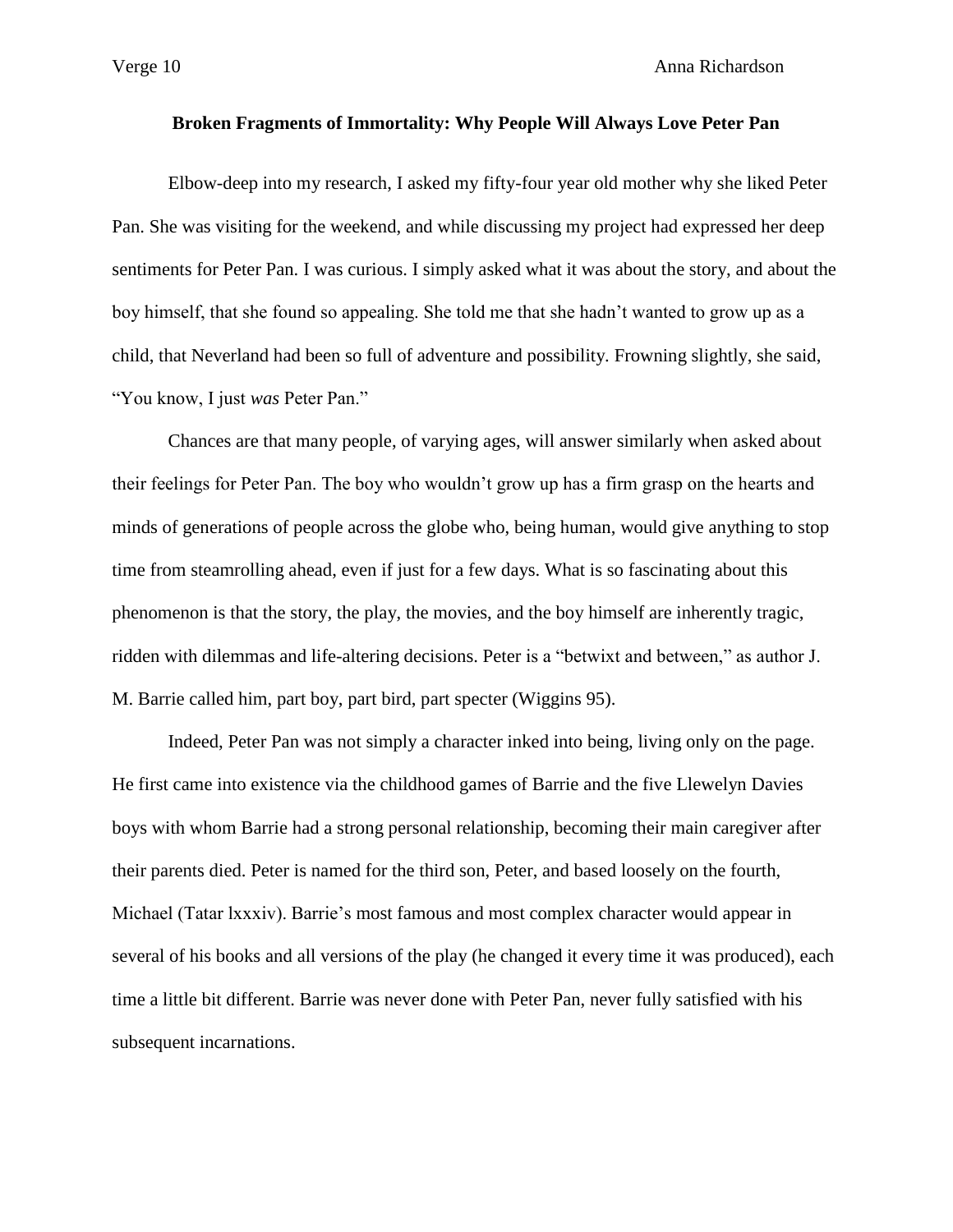The first time Barrie wrote about Peter Pan was in his book *The Little White Bird*. A third of this book is dedicated to the origins of the same Peter Pan who later reappears in his play and novel. Barrie explains that all children start as birds that must adjust to their human forms and forget that they once knew how to fly. Baby Peter is an exception. At only a few days old, he flies out of his nursery window to the Kensington Gardens, where he eventually realizes that he is no longer a bird. He learns to cope with this reality, living amongst the birds and the fairies as an outsider, finding ways to be useful to them and enjoying his formative playtime in the Gardens. He goes back home once to check on his mother, and finds her mourning his absence with the window open in case he returns. Not quite ready to settle down, he swears to return after fulfilling his desire for a few more adventures. But when he comes back a second time, the window is barred, and there is another little boy in his bed. Beside himself, Peter returns to the Kensington Gardens, doomed to live as a betwixt and between forever, sailing around in a bird's nest and trying his best to be like a real boy (Barrie *White Bird*).

Even without knowing Peter's origins, there is plenty in the better-known versions to elicit a darker reaction to Peter Pan's plight than the one the majority of people seem to have. Peter is self-centered and cocky; ruler of his kingdom, he exhibits total control over those around him, as well as extreme memory loss. He promptly forgets Wendy and the Darling boys as they are flying to Neverland, and at the end forgets Tinker Bell, the Lost Boys, and even his nemesis, Captain Hook. "I forget them after I kill them," he tells Wendy when she is shocked to realize he's forgotten Hook (Barrie *Afterthought* 26). Wracked with nightmares, easily brought to tears, easily succumbing to violence and murder, Peter is not all joy and fun.

Why then, are general reactions to *Peter Pan* so pleasant and lighthearted? Is it because the majority of people have not read the play, whose stage directions are chock full of character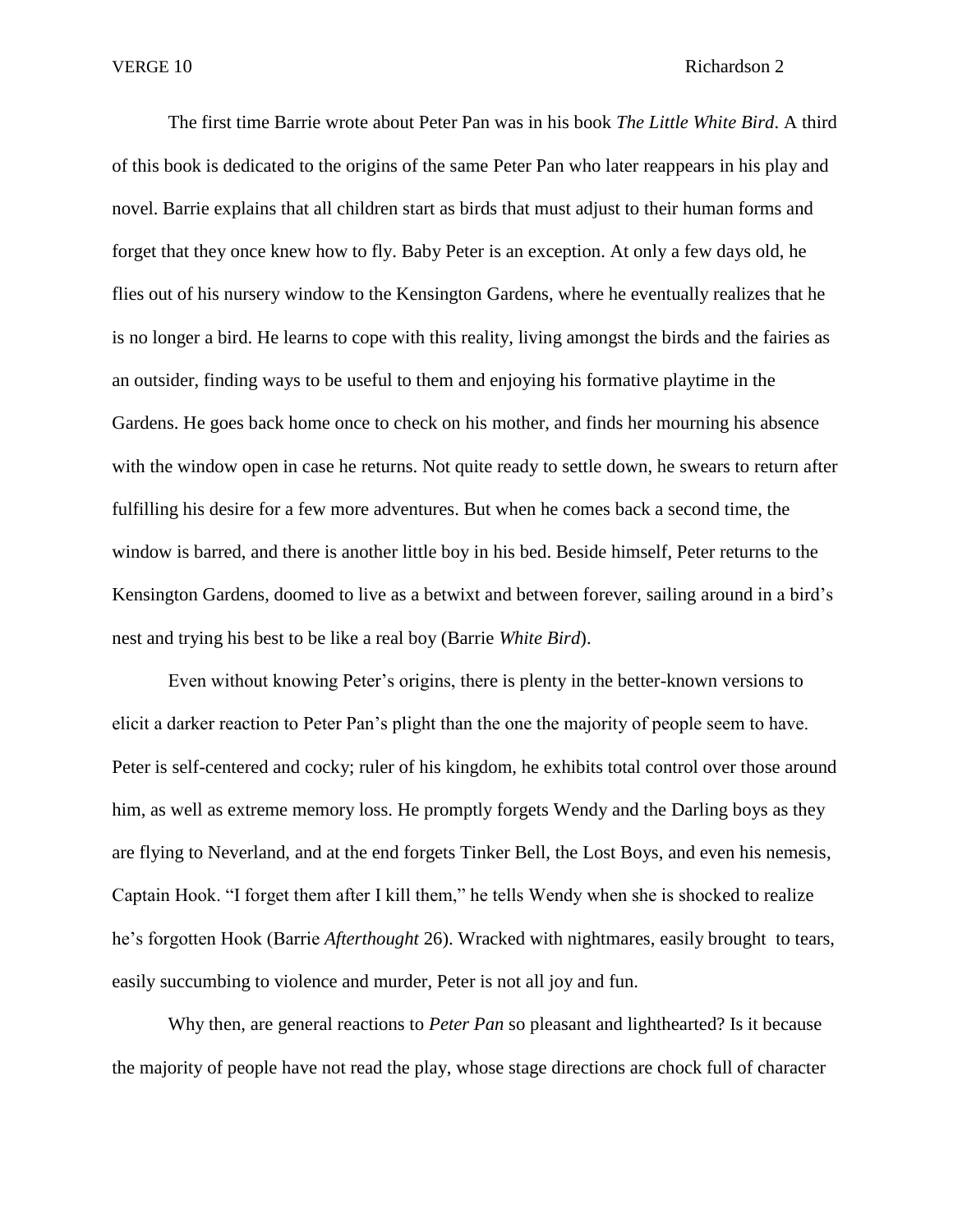development pointing to Peter's darker sides, or the novelized version (*Peter and Wendy*) which shares many of the same details? Why is it that, even though the Disney film (arguably the most accessible/well known version) features a jealous, murderous Tinker Bell, ignorant Lost Boys, a whining Wendy, a pathetic Hook, and a selfish Peter, children respond positively to the film, recreating their own backyard Neverlands? There are many theories, but some of the strongest and most compelling are provided by modern psychologists, who have explored the psychological implications of fairy tales, Peter Pan, and the use of gender roles within these stories.

Sheldon Cashdan, psychologist and author of *The Witch Must Die: How Fairy Tales Shape Our Lives*, puts forth one such explanation for the popularity of *Peter Pan*. Although he never once mentions *Peter Pan* (presumably because of the number of psychological works already done on the subject, or perhaps due to the complexity of the psychological themes of the story), Cashdan's thesis and delineation of what constitutes a fairy tale are 100% applicable to *Peter Pan*. Cashdan's argument is that the reason people respond so strongly to fairy tales, both as children and as adults, is because they play a crucial role in the development of the self. According to Cashdan, children vicariously experience fairy tales as a battle between different aspects of their own psyche.

The way fairy tales resolve these struggles is by offering children a stage upon which they can play out inner conflicts. Children, in listening to a fairy tale, unconsciously project parts of themselves into various characters in the story, using them as psychological repositories for competing elements in the self. The evil queen in *Snow White*, for example, embodies narcissism, and the young princess, with whom readers identify, embodies parts of the child struggling to overcome this tendency. Vanquishing the queen represents a triumph of positive forces in the self over vain impulses…fairy tales give children a way of resolving tensions that affect the way they feel about themselves. (15)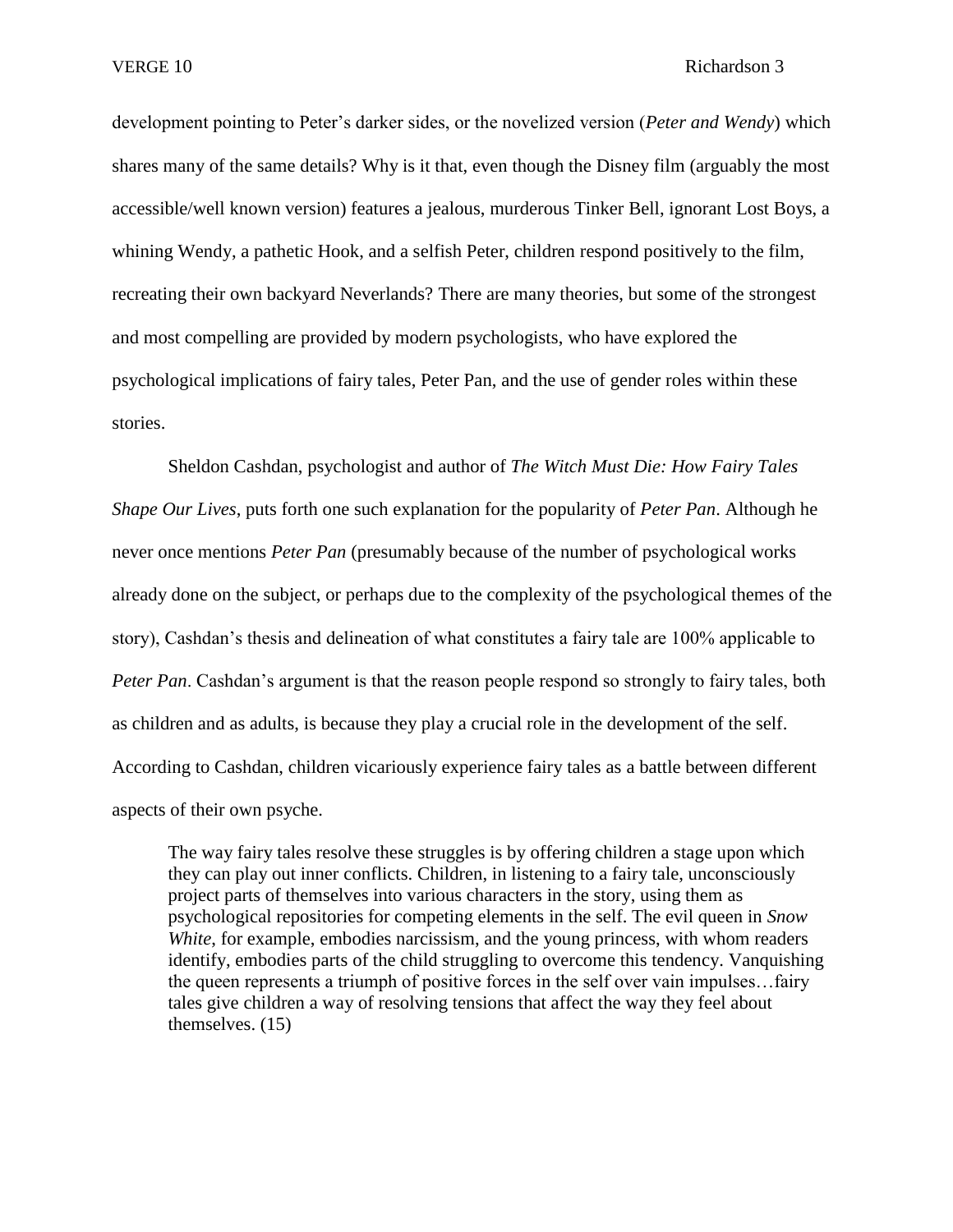Cashdan thus explains why fairy tales are so important, and why, in reference to the title of his book, the witch must always die: the child has to know that good overcomes evil, or the good parts of the self are strong enough to beat out the bad parts. Cashdan's argument takes the role of fairy tales a step further, however. There is a link between the self and the mother figure: the development of self is born out of the child's relationship to his or her mother. He explains that infants have difficulty grasping that their mother, the source of all life and sustenance, is not perfect. At best, the mother is not always able to feed them or hold them instantly. Thus, the child splits the mother in two, the good mother and the bad mother, and it is this split that becomes the basis for the dueling parts of the self later experienced in fairy tales.

Over time the two maternal representations… are psychologically 'metabolized' and become transformed into good and bad parts of the child's developing sense of self. Much of this comes about through language, and the increasing appearance of 'I' in the child's vocabulary. As children mature, they stop referring to themselves in the third person ('Susie go potty') and begin to refer to themselves in the first (*I* go potty). Maternal directives…are increasingly replaced by self-directives…As a result, the internalized good mother comes to be experienced less as an inner figure and more as a part of the self (the "good me"), while the bad mother is experienced as a negative part of the self (the "bad me")…By transforming splits in the self into an adventure that pits the forces of good against the forces of evil, not only do fairy tales help children with negative tendencies in the self, they pay homage to the pivotal role that mothers play in the genesis of the self. (27-28)

Cashdan's book demonstrates this theory via a multitude of fairy tales, all centered on the fact that the witch always dies. As Cashdan says, "fairy tales are about women and the important role they plan in the child's emerging sense of self" (29). Although he speaks mainly to women and motherhood, he clarifies that there can be male witches as well. There can also be more than one incarnation both of the good self and the bad: a princess and a fairy godmother, a witch and a cruel father. What is most important is that the evil character is vanquished. Children have to feel that they are overcoming their negative, or sinful, thoughts and urges.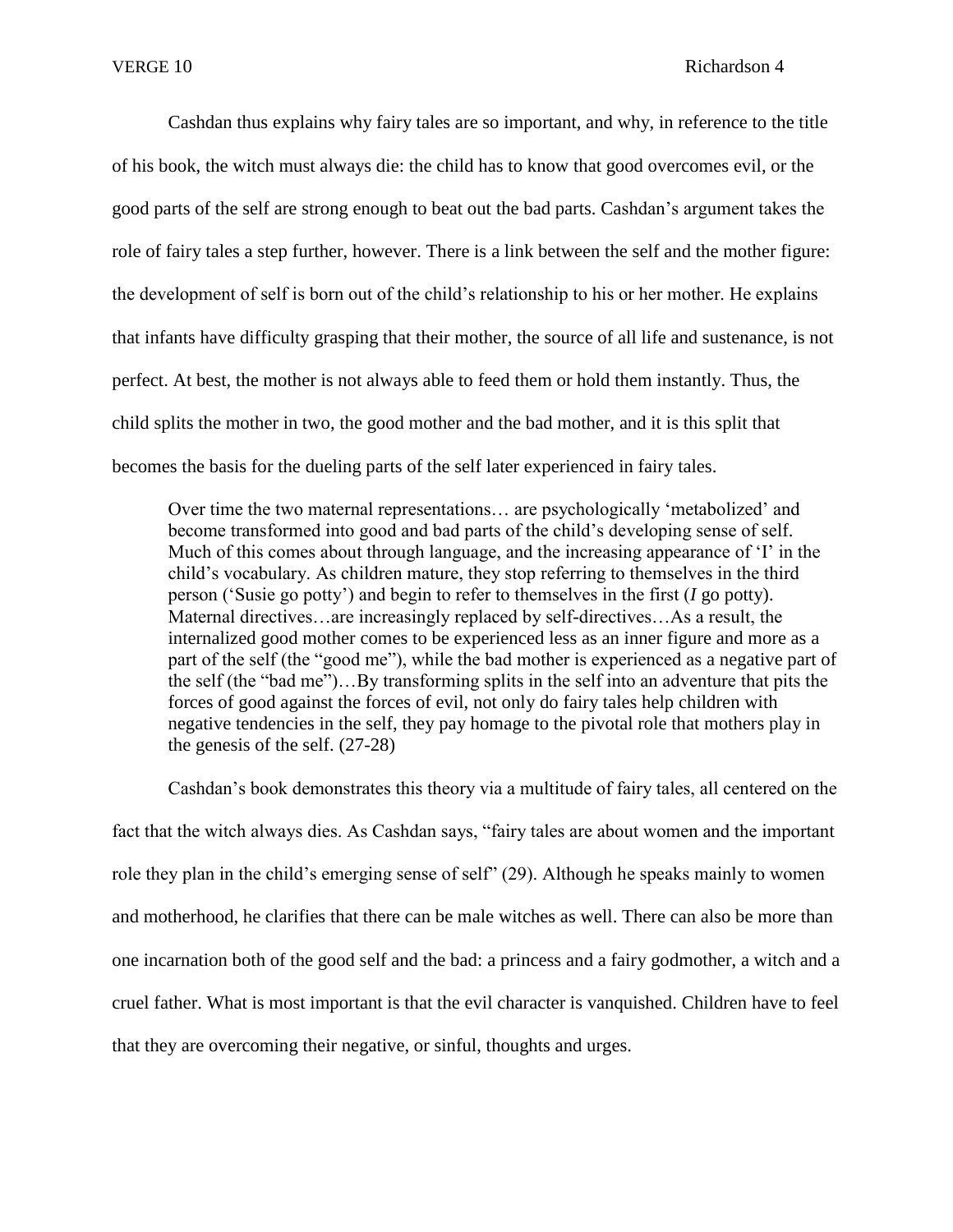It is important to demonstrate how *Peter Pan* fits the fairy tale mold provided by Cashdan. To be considered a fairy tale, a story must have the following four elements: The Crossing (a clear departure from one world into another world), The Encounter (meeting the villain/witch), The Conquest (defeating/killing said villain), and The Celebration (a happy ending, typically with a party or wedding). In *Peter Pan*, leaving the Darling's nursery in London for Neverland fits the first element, the battles with Captain Hook and his pirates the second, the final battle scene on the pirate ship where Peter kills Hook the third, and the final scene in the nursery where Mr. and Mrs. Darling joyously greet their returned children and agree to adopt the Lost Boys the fourth.

Using Cashdan's lens, it is possible to link the child's vicarious exploration of self and the themes of the play/novel, which are namely abandonment, innocence, and youth. The difference here is that rather than just exploring "sins," *Peter Pan* explores psychological dilemmas that start in childhood but continue into adulthood. Barrie explores these themes from multiple perspectives. For instance, although one of the great fears that children harbor is abandonment by their parents or caretakers, in *Peter Pan* it is the children who abandon their parents. When we see the Darling parents after said abandonment, they are grief-stricken. Mrs. Darling sits by the window every night, but has given up hope that her children will return. Mr. Darling, blaming himself for the children's departure (for it was he who put Nana, the canine nursemaid, outside on that fateful night, leaving the children vulnerable to Peter's persuasion), takes to living in the dog kennel. It is, however, the fear of ultimate abandonment that spurs Wendy to gather her brothers and the Lost Boys and return home. Peter contradicts her belief that her mother will always leave the window open for her: "Wendy, you are wrong about mothers. I thought like you about the window, so I stayed away for moons and moons, and then I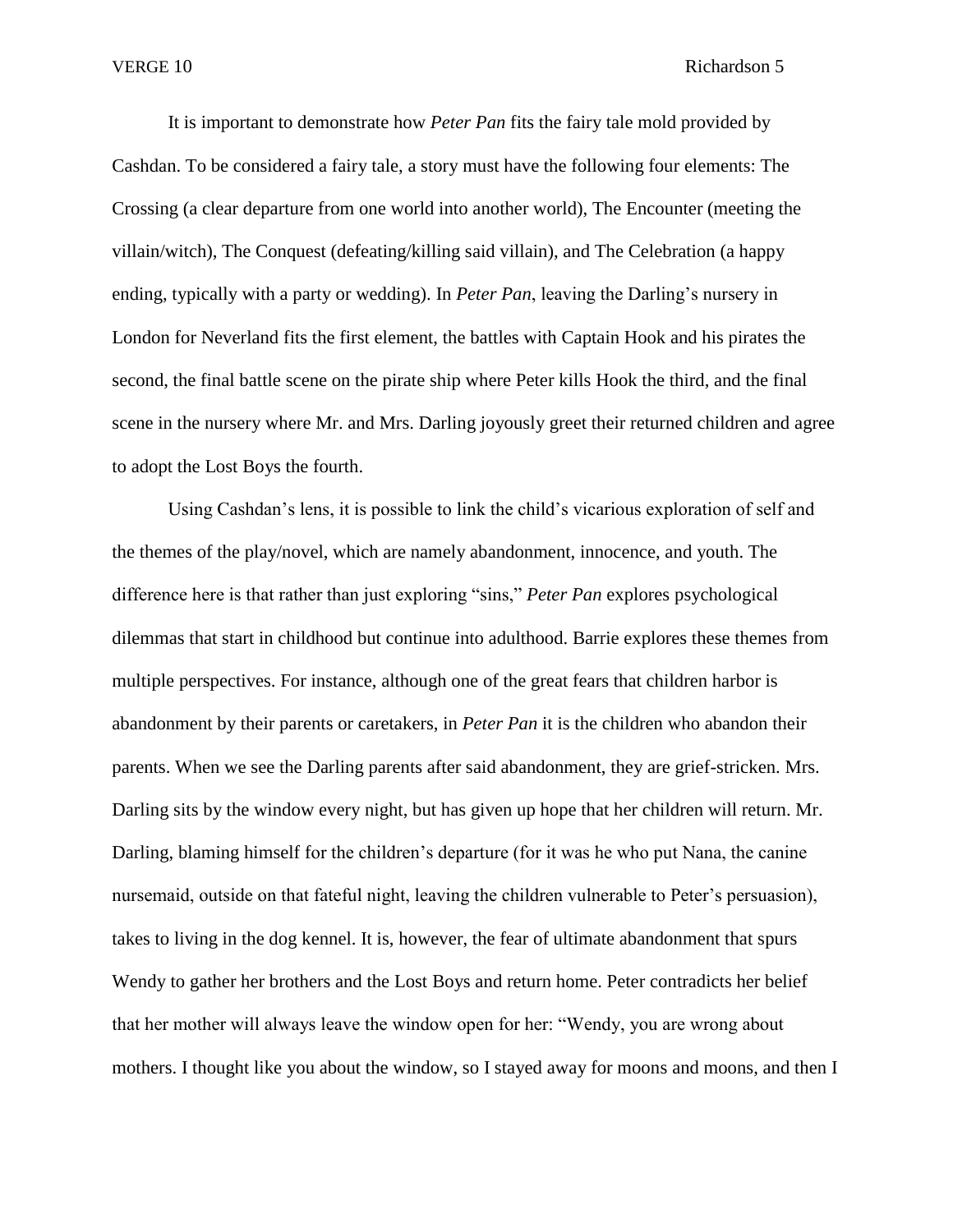flew back, but the window was barred, for my mother had forgotten all about me and there was another little boy sleeping in my bed" (Barrie *Peter Pan* 69).

Innocence is always difficult to define. The "innocence" seen in *Peter Pan* is no exception. Peter is a child with baby teeth, yet he kills pirates with seemingly no remorse. Wendy and her brothers are also children, considered innocent because of their age and inexperience with adult matters, but they too engage in murderous acts and never once consider the cruelty with which they abandon their parents. Barrie describes children in Peter and Wendy as "gay and innocent and heartless," implying that to be innocent means to lack a conscience (Barrie qtd. in Tatar 187).

And youth? Barrie presents childish parents who bicker over shadows and a father who is less cooperative and mature than his young children, and Wendy, a miniature woman struggling with her budding sexuality and desire for responsibility and control. Even Peter refers to himself saying, "I'm youth, I'm joy, I'm a little bird that has broken out of the egg," before killing Hook and ultimately forgetting about everyone around him except for "mother" Wendy (Barrie *Peter Pan* 84). Peter, the symbol for never growing up, for childhood, youth and innocence, is perhaps the least innocent, oldest soul of all. He is immortal: stuck in a shape-shifting Neverland where he will forever play, and forever forget any true love and joy he ever experiences. It is no wonder that children enjoy *Peter Pan*; it must provide comfort with its ambiguity. Maybe children find it reassuring to see that other children are confused about their roles in relation to everyone around them. What is even more interesting to note about *Peter Pan*, is that Wendy herself is experiencing this psychological role play within the story: she goes to Neverland and has the choice to remain there forever, a child playing at being a mother, or return home, and grow up to be a real mother.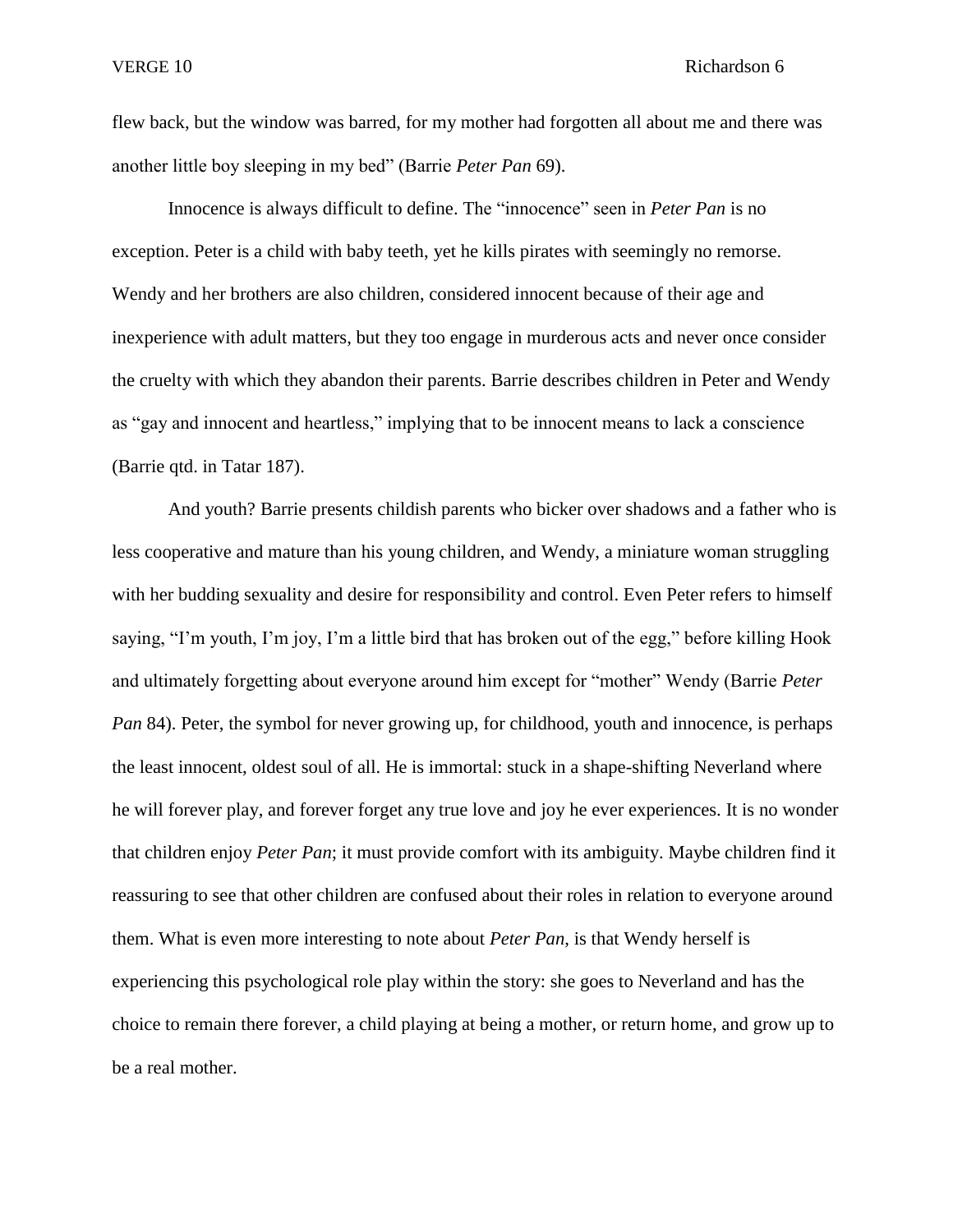Yet, something is still missing. If *Peter Pan* is truly a fairy tale, then who is the witch? With which character(s) do we assign the good self and with which character(s) do we assign the bad? There is no witch in *Peter Pan*; indeed the only character who dies is Captain Hook, who lacks the usual witch elements (one-dimensionally evil, bloodthirsty, vengeful for no justifiable reason). At points, it is in fact easier to relate to Captain Hook than to Peter, which has more to do with the question of the protagonist than anything else (is it asexual Peter, or little mother Wendy?). *Peter Pan* is, in keeping with its multifaceted genesis and legacy, more complicated than the typical fairy tale. Due to Barrie's personal life and the social norms of the time period, there is another psychological layer woven into Peter Pan: first, the mother/daughter relationship as represented by Wendy and Mrs. Darling, and the boy who won't grow up syndrome/arrested development embodied by Peter.

Barrie's own childhood and relationship with his mother are worth noting, for they play a pivotal role in the origins of Peter Pan. When Barrie was six, his 13-year-old brother, David, died. His mother never recovered from this, and young Barrie, in an attempt to cheer her up and earn her love and attention, mimicked David's behavior as best he could: "At first, they say, I was often jealous...but that did not last; its place was taken by an intense desire...to become so like him that even my mother should not see the difference" (Barrie *Margaret Ogilvy* 234). Barrie's biography of his mother details how his childhood was devoted to his attempts to keep parts of David alive for her and to make her happy as best he could: "I have been told that my anxiety to brighten her gave my face a strained look" (232). In this way, Barrie experienced a form of arrested development; he sought his mother's love and affection by pretending to be his dead brother. Though his mother loved him surely, at least according to the accounts in the biography, he confesses that: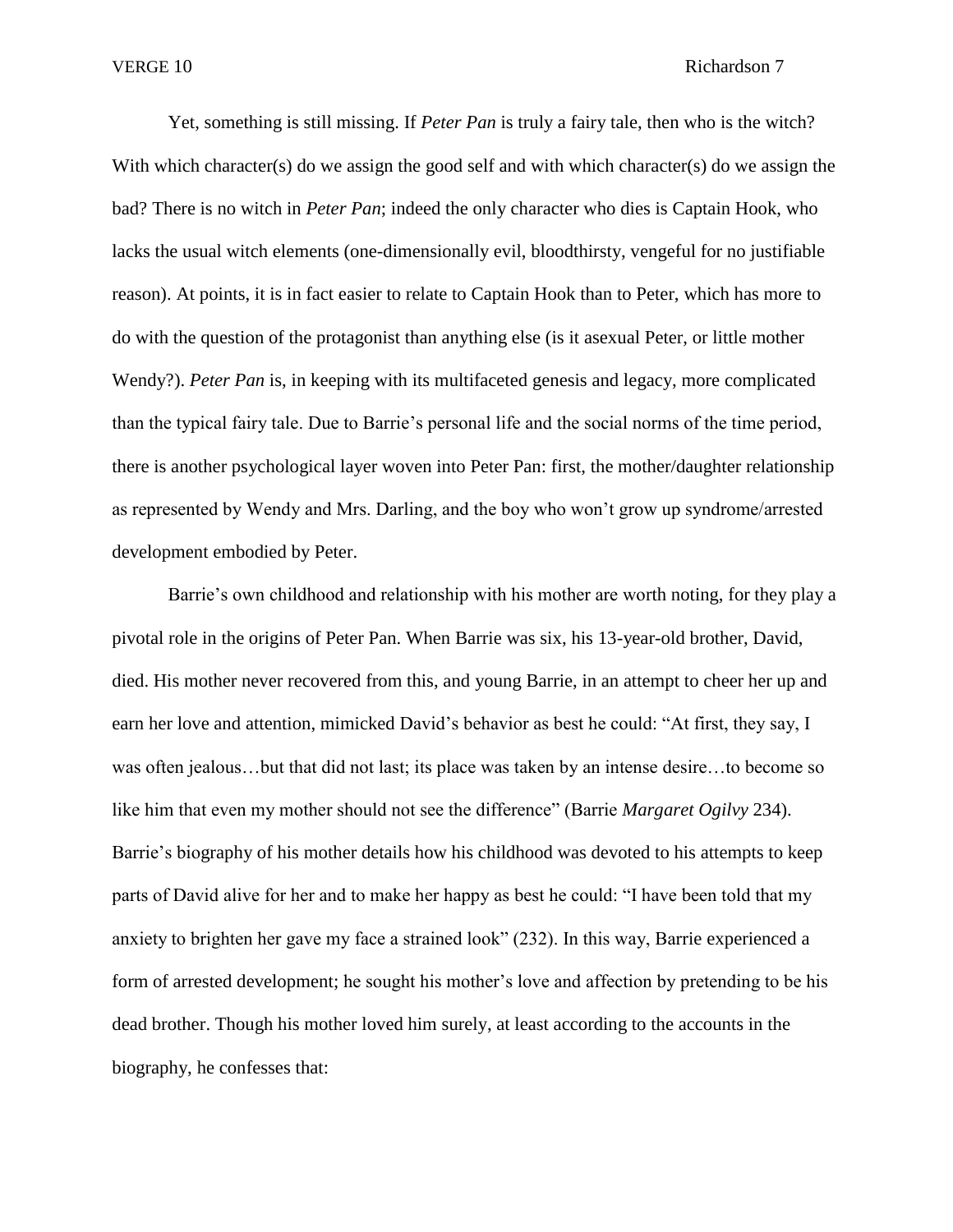I had not made her forget the bit of her that was dead; in those nine and twenty years he was not removed one day farther from her. Many a time she fell asleep speaking to him…and then said slowly, "My David's dead!"...When I became a man and he was still a boy of thirteen, I wrote a little paper called "Dead this Twenty Years"…and it is the only thing I have written that she never spoke about. (235-236)

From this dark insight into Barrie's early life, it is understandable to see where the tortured aspects of *Peter Pan* come from, particularly the idea of the "eternal boy," or puer aeternus, for which Peter Pan has become the chief symbol. Part of Barrie never grew up, which explains why he spent his adult life playing pretend with young boys, and writing plays about growing up, or, one could argue, not growing up. Indeed, understanding his life sheds light on his ambiguous treatment of adulthood: his characters raise questions about what precisely being an adult, and a child for that matter, means.

The late  $19<sup>th</sup>$  century and beginning of the  $20<sup>th</sup>$  century showed a heavy literary emphasis on young girls. Lewis Carroll's Alice is a famous example, but Barrie himself actually wrote primarily about young girls. *Peter Pan* was one of his exceptions, unless you consider Wendy the main character. Christine Roth sheds light on the Edwardian girl phenomenon in her essay on the subject. She discusses the fascination in that era with the daughter/mother duality, and the idea of innocence and maturity: "the two identities are incompatible, so they emerge in turns—a duality that most often punishes girls for becoming women by forcing them into painful masquerade and self-deception" (Roth 52). Roth explains that this Edwardian daughter/mother theme creates a double standard: the mother represents the girl or daughter's loss of innocence and childhood, and the daughter represents the mother's lost allure, whereas boys are allowed to be boys, and men are still allowed to act like boys. In relation to Peter Pan, "the girl figures remain incarnations of two extremes between which Barrie constantly negotiates Peter's boy/man image" (Roth 64). Wendy's struggle between not wanting to grow up and embracing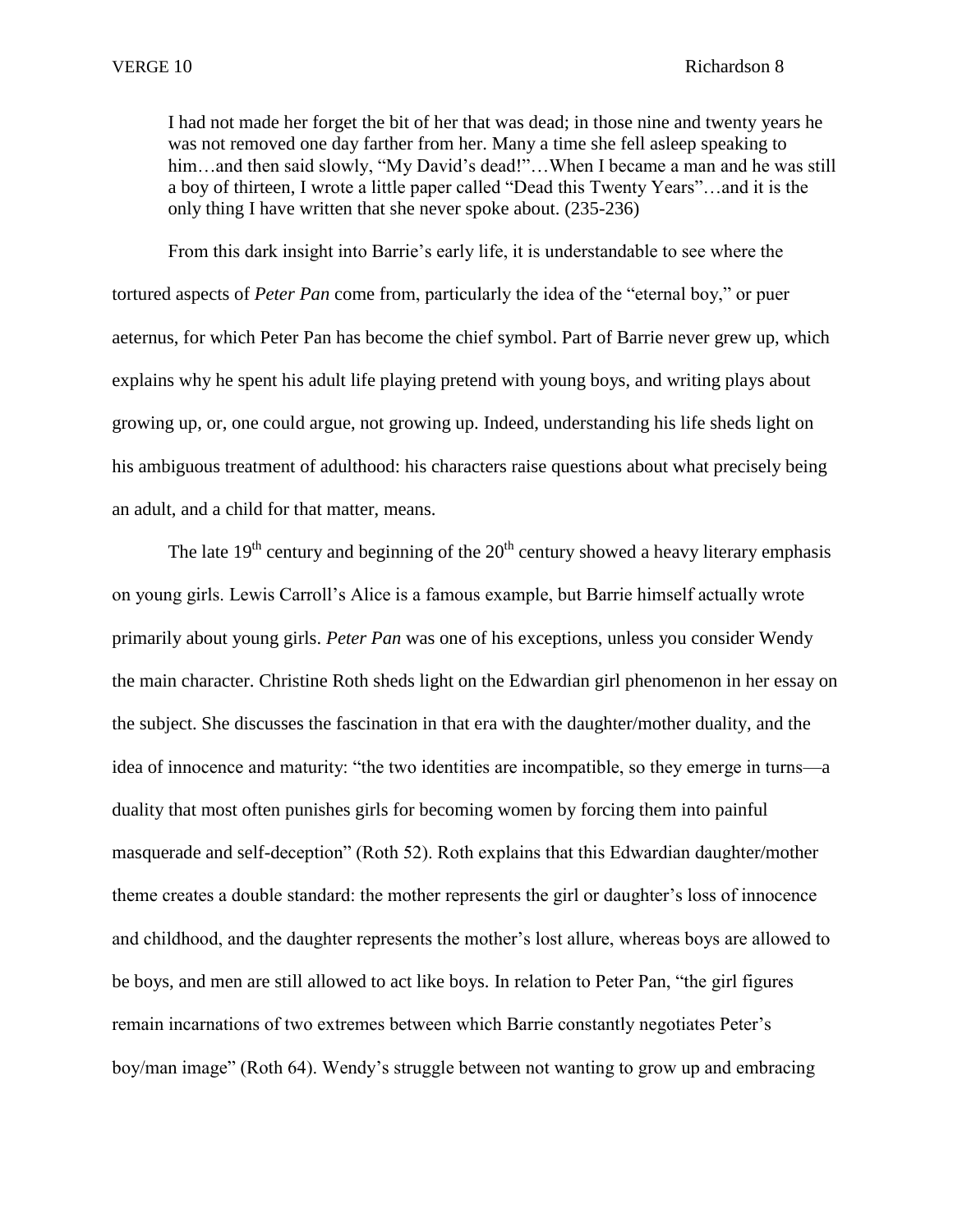her adult life manifest in this bizarre child/mother figure, which fits nicely with Roth's idea of the juxtaposition of Wendy and Peter.

In his play *Alice-Sit-By-The-Fire*, Barrie further explores the mother/daughter duality, and the ambiguity of adulthood. 17-year-old Amy has been the woman of the house during her parents' absence for the past five years. Her parents return, and flirtatious, melodramatic mother Alice desperately seeks her children's affection. There is a mix-up that results in Amy believing her mother is having an affair with a young lieutenant, and Alice believing her daughter is involved with the same man. Much confusion ensues, resulting in mother and daughter reconciling. What is so interesting about this story is that the mother/daughter roles are switched, yet intrinsically linked. Alice is very much a child. When we first meet her, she admits to her husband that she still has not come of age, and that she will come of age with her daughter (she is in her early 40s). She flirts with all the young men at parties and balls, becomes childish and temperamental when she doesn't get her way, and manipulates her husband and children to get their approval and affection. Amy is a young woman, both naïve and sophisticated at the same time. "The Alice you have known is come to an end…It's summer done, autumn begun…My girl and I are like the little figures in the weather-house; when Amy comes out, Alice goes in" (Barrie *Alice* 138).

Alice and Amy parallel Mrs. Darling and Wendy. There must always be a clear differentiation between mother and daughter, despite the fact that both mother and daughter exhibit behaviors typical of their opposite role. Amy mothers her mother, Alice, which causes Alice to want to be a better mother. Wendy has to go off to Neverland and play mother to her own brothers to realize that she too needs a mother, and must go through the normal stages of development to live a more fulfilling life than her pretend version with Peter. In terms of "The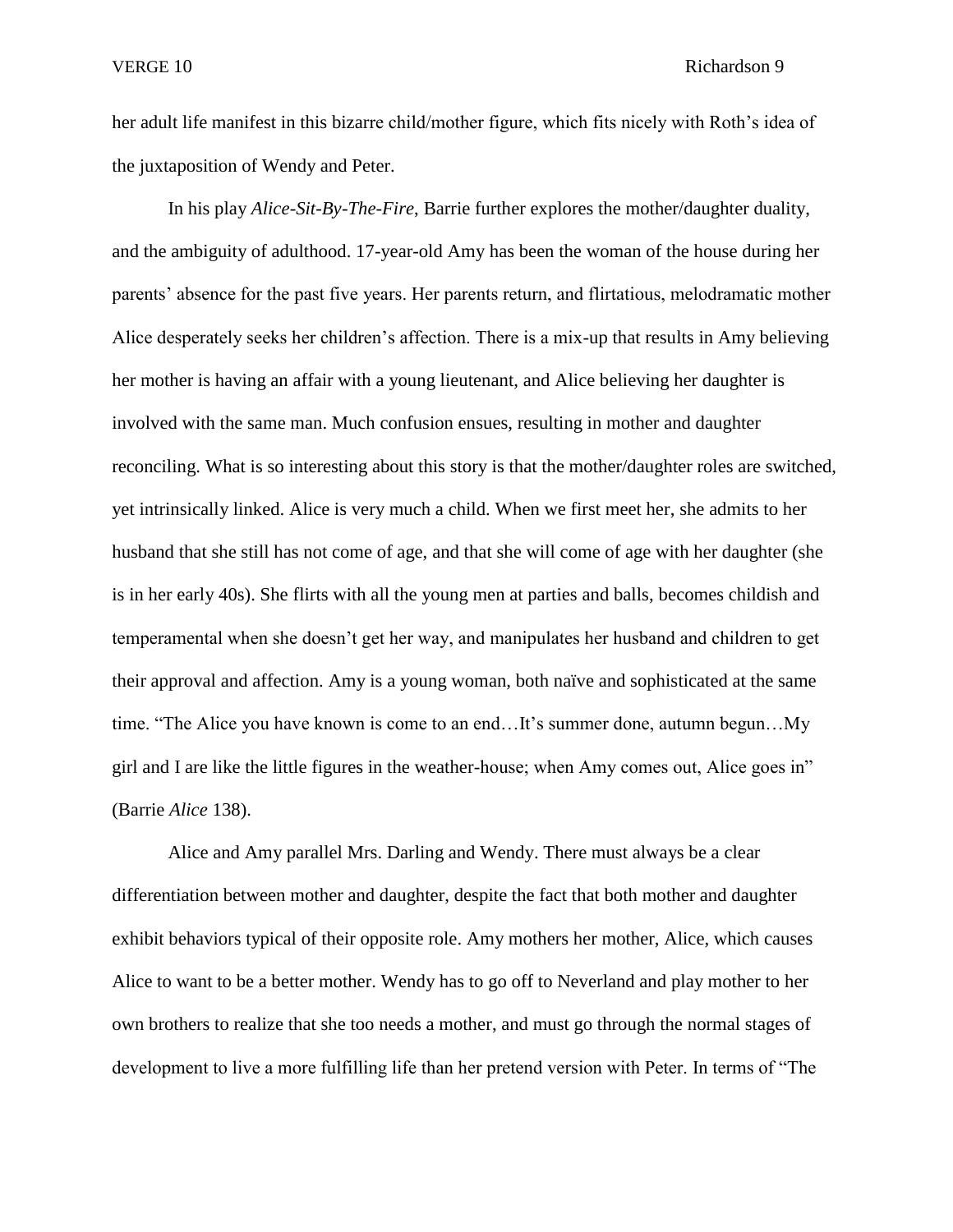Witch Must Die" concept, children can learn a lot through experiencing these characters as they come to terms with their varying levels of womanhood.

Interestingly, it is not just children who grow up in Barrie's works. Similar to Alice in *Alice-Sit-By-The-Fire,* Mrs. Darling has some growing up of her own to do, which occurs within the framework of the story. For example, in the beginning of the play she can see Peter, despite the fact that grownups typically cannot: it is she who first sees him at the window. Her capacity to believe in the unbelievable is what sets off the whole story and, in a way, lets him in. In this first act, she exhibits signs of childishness: her interactions with her husband, specifically the way she responds to his teasing and her guilty demeanor about admitting the truth, ring loud and clear of a little girl being chastised. At the end, however, she can no longer see Peter, which conveys that her experience with losing her children has forced her to grow up fully.

And Peter? Peter is in a way ageless, asexual, and almost inhuman. Yet, he represents a sort of very human arrested development. Indeed, there is a psychological syndrome named after him. Dr. Dan Kiley wrote a whole book on his experience with boys and men suffering from the "Peter Pan syndrome." For children, Peter is the ultimate embodiment of not a sin, but a temptation. Through him, we learn and grow, and make the choice he didn't make. He will be forever young, and we will grow up with some form of family and memory to keep us warm at night. Ann Yeoman puts it best:

As a figure for the autonomy of spirit and creative fantasy, Peter Pan belongs to the archetypal realm of possibility. As harbinger and agent of new experience, he must suffer the pain of transformation repeatedly but never finally; yet the conscious ego may undergo finite transformation as a result of his agency. Nor can Peter Pan be brought fully into life. His story, if it is to be told at all, must be our story, a tale of the continual struggle to realize and so incarnate something of our experience of transcendent reality that by its nature can initially be "only imagin'd." (68)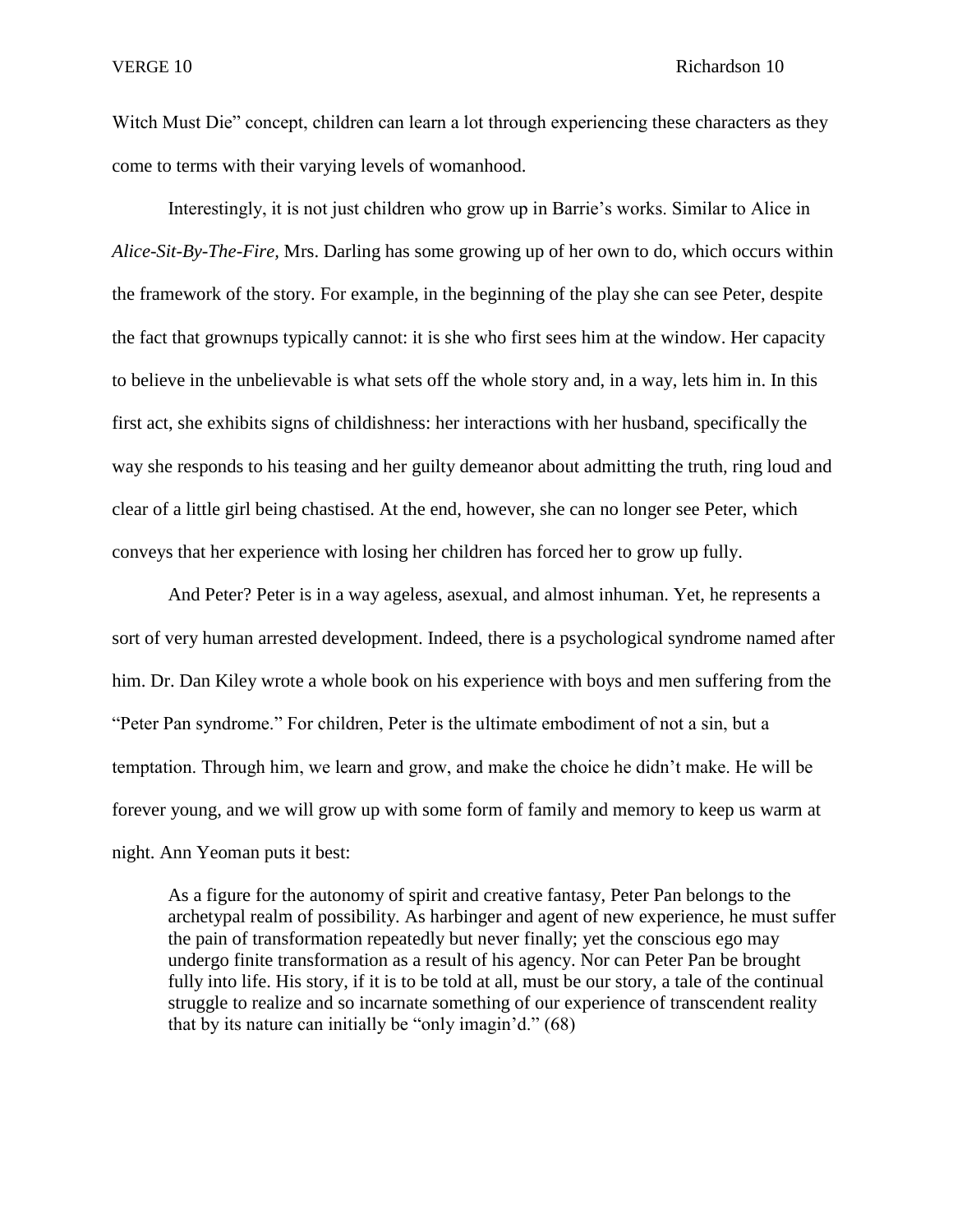So, after all is said and done, why do people like Peter Pan so much? Why, after 100 years, is he still just as popular and mythical as ever? The story is so simple and yet so complicated. The gender roles of exploring a father who acts like a child and a daughter who pretends very convincingly to be a mother, as well as the basic fairy tale elements of the story provide a psychological playground upon which children can form their own opinions of themselves, of the people around them, and the world. This playground is rife with danger and confusion, but perhaps that is why people like it so much. It is these stories that cause growth, that cause a person to come to terms with deeper truths whether they are pleasant or not. Maybe it is Peter's ambiguous, often sinister side that renders him so irresistible to children, and to adults who wistfully wish they still had the imagination that their children have. For this, Peter Pan is immortal.

Barrie wrote of the final time he managed to get 12-year-old Michael Llewelyn Davies to "believe" again for a moment in magic, in fairies, in the intangible: "for two minutes Michael was quivering in another world than ours. When he came to he gave me a smile that meant we understood each other…this episode is not in the play; so though I dedicate Peter Pan to you I keep the smile, with the few other broken fragments of immortality that have come my way" (qtd. in Yeoman 148). Above all else, I think human beings crave those moments. We want to believe in the unbelievable, and if/when we lose that childish ability to appreciate the fantastical aspects of life, we try to find it elsewhere: in substances, other people, stories, etc. Peter Pan elicits such strong reactions from people of all ages because it was stories like his that formed "fragments" of who we are.